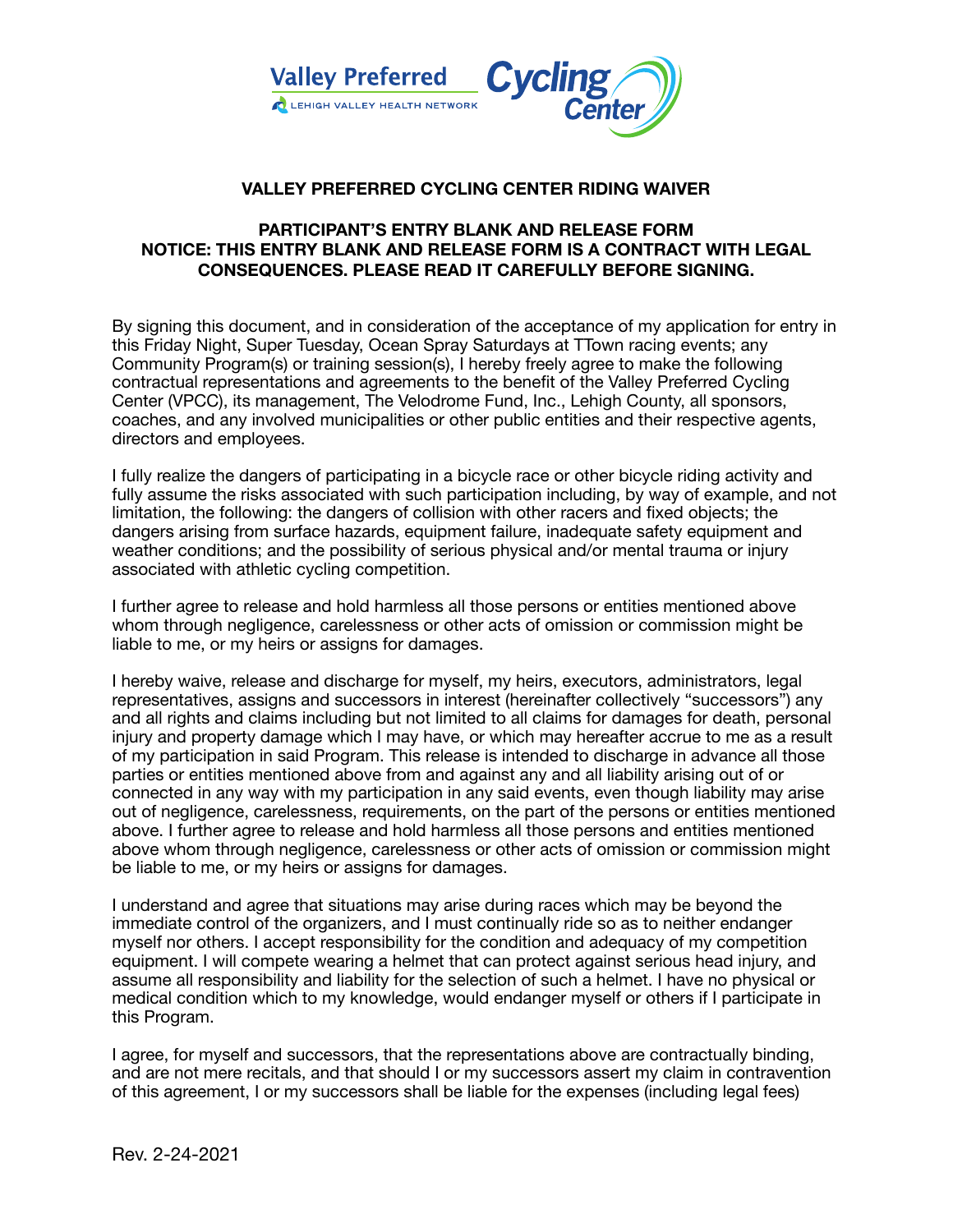

incurred by the other party or parties in defending, unless the other party or parties are finally adjudged liable on such claim for willful and wanton misconduct. This agreement may not be

modified orally, and a waiver of any other provision shall not be construed as a modification of any other provision herein or as consent to any subsequent waiver or modification.

I hereby grant to the Valley Preferred Cycling Center, Velodrome Fund, and Lehigh County, all exhibition rights in my participation in the Program, including, without limitation, television, radio, film, print, and other exhibition rights, together with the right to use such rights as the Valley Preferred Cycling Center, Velodrome Fund and Lehigh County see fit in perpetuity. My signature below confirms that I have accepted all of the foregoing terms and conditions in consideration of my acceptance as a competitor in this event. If I am under 18 years of age upon the date of signing this Entry Form, I have obtained the signature of my parent or guardian to constitute such acceptance on my behalf. I certify that the information given below is correct.

## **CODE OF CONDUCT POLICY**

By signing above I agree that I must respect the property of others. No form of discrimination or harassment; verbal, physical or sexual, will be tolerated. I agree that I must show respect to my fellow cyclists, coaches, spectators, and staff, including volunteers, race officials and medical personnel. I further agree to follow and uphold the published rules of the Velodrome. Any violation of this policy will result in the loss of racing and training privileges here at the Valley Preferred Cycling Center.

Name (print):

Signature:

Address:

City: State: Zip:

Phone Number:

E-mail address:

#### **PARENT OR GUARDIAN OF A MINOR**:

I, as parent or guardian of the above named minor, hereby give my permission and further agree, individually and on behalf of my child or ward, to the terms of the above.

Name of Parent/Guardian (print)

Signature of Parent/Guardian

Date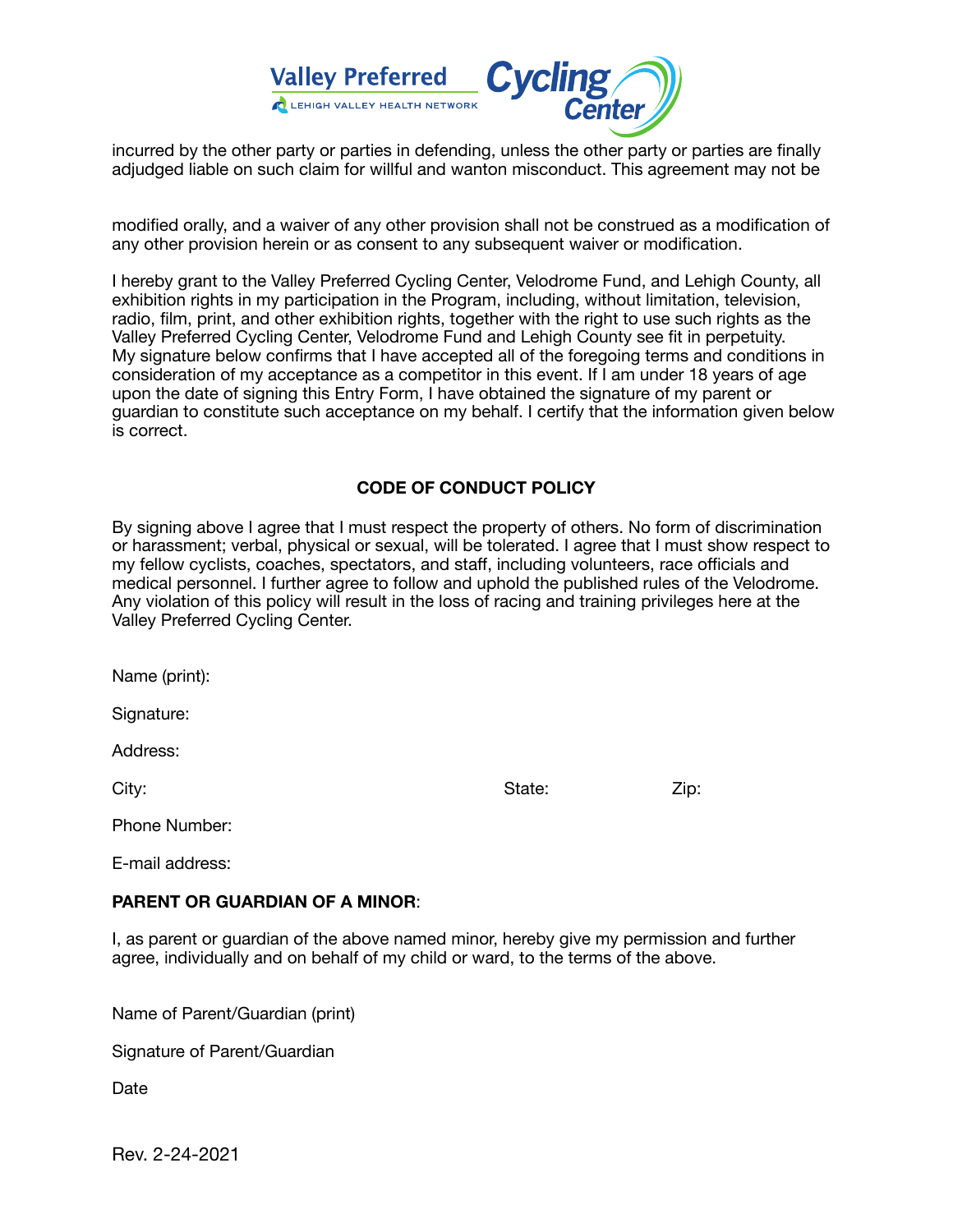

## **Assumption of the Risk and Waiver of Liability Relating to Coronavirus/COVID-19**

The novel coronavirus, COVID-19, has been declared a worldwide pandemic by the World Health Organization. COVID-19 is extremely contagious and is believed to spread mainly from person-to-person contact. As a result, federal, state, and local governments and federal and state health agencies recommend social distancing and have, in many locations, prohibited the congregation of groups of people.

The Valley Preferred Cycling Center ("VPCC") has put in place preventative measures to reduce the spread of COVID-19; however, VPCC cannot guarantee that you or your child(ren) will not become infected with COVID-19. Further, attending the VPCC could increase your risk and your child(ren)'s risk of contracting COVID-19.

By signing this agreement, I acknowledge the contagious nature of COVID-19 and voluntarily assume the risk that my child(ren) and I may be exposed to or infected by COVID-19 by attending the VPCC and that such exposure or infection may result in personal injury, illness, permanent disability, and/or death. I understand that the risk of becoming exposed to or infected by COVID-19 at the VPCC may result from the actions, omissions, or negligence of myself and others, including, but not limited to, VPCC employees, volunteers, and program participants and their families.

I voluntarily agree to assume all of the foregoing risks and accept sole responsibility for any injury to my child(ren) or myself (including, but not limited to, personal injury, disability, and death), illness, damage, loss, claim, liability, or expense, of any kind, that I or my child(ren) may experience or incur in connection with my child(ren)'s attendance at the VPCC or participation in VPCC programming ("Claims"). On my behalf, and on behalf of my children, I hereby release, covenant not to sue, discharge, and hold harmless the VPCC, the County of Lehigh, the Board of Directors of The Velodrome Fund, Inc., and their respective, employees, agents, officers, officials, directors and representatives, of and from the Claims, including all liabilities, claims, actions, damages, costs or expenses of any kind arising out of or relating thereto. I understand and agree that this release includes any Claims based on the actions, omissions, or negligence of the VPCC, its employees, agents, and representatives, whether a COVID-19 infection occurs before, during, or after participation in any VPCC program.

| Name (print): |        |      |
|---------------|--------|------|
| Signature:    |        |      |
| Address:      |        |      |
| City:         | State: | Zip: |
| Phone Number: |        |      |
|               |        |      |